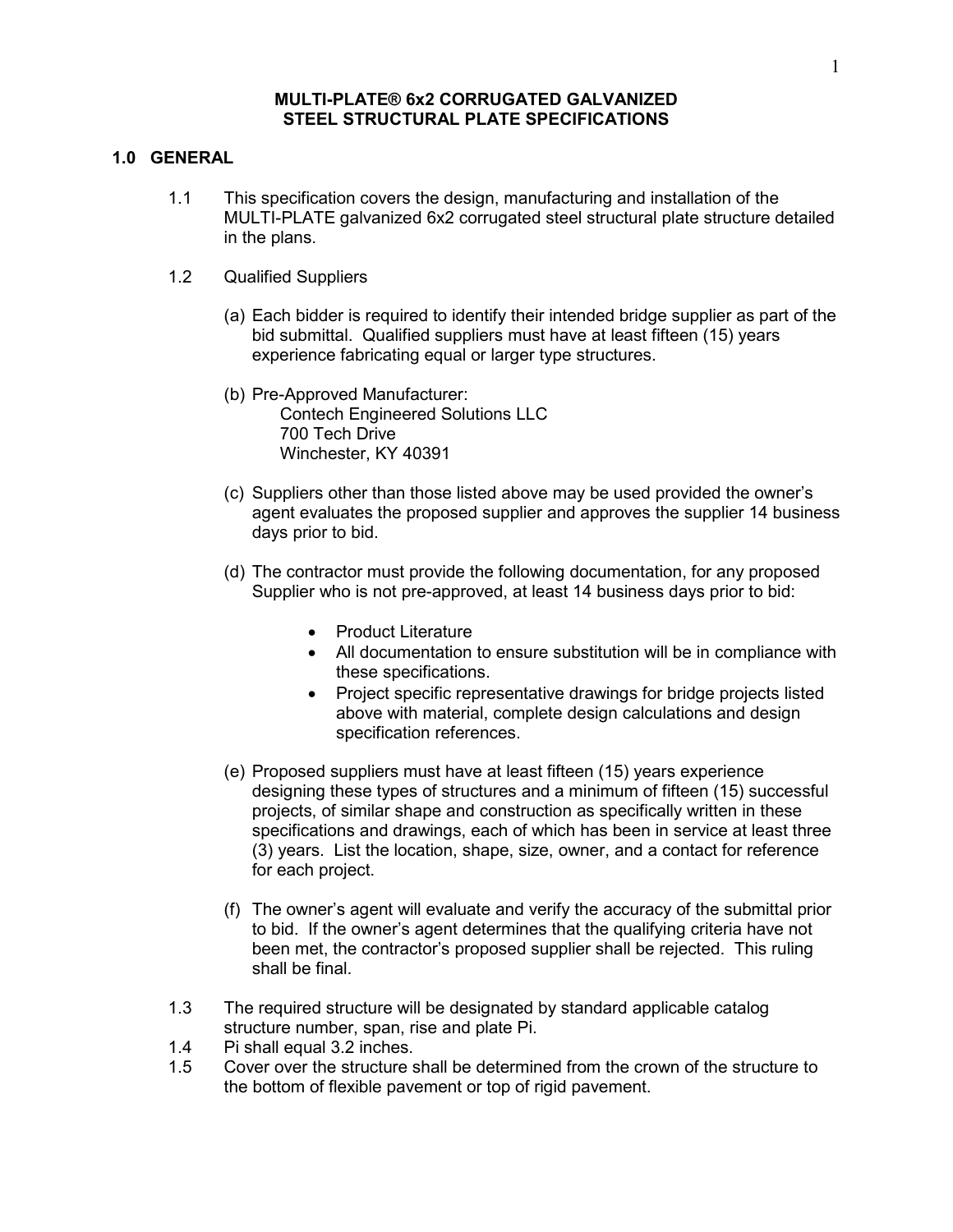#### **2.0 DIMENSIONS**

- 2.1 **Span**: Maximum span shall be \_\_\_\_ ft \_\_\_\_ in Bottom span shall be \_\_\_\_ ft - \_\_\_\_ in Span shall be determined at the inside corrugations
- 2.2 **Rise**: Total rise shall be \_\_\_\_ ft \_\_\_\_ in Top rise shall be \_\_\_\_ ft - \_\_\_\_ in (from spring line to crown) Rise shall be determined at the inside corrugations
- 2.3 **Gage**: Plate gage shall be \_\_\_\_ gage (\_\_\_\_\_ in) for all plates or as described
- \_\_\_\_\_\_\_\_\_\_\_\_\_\_\_\_\_\_\_\_\_\_\_\_\_\_\_\_\_\_\_\_\_\_\_\_\_\_\_\_\_\_\_\_\_\_\_\_\_\_\_\_\_\_\_\_\_\_\_\_ 2.4 **Corrugation:** The MULTI-PLATE galvanized structural plate shall have 6 inch x 2 inch annular corrugations. The corrugation profile shall have AASHTO recognition for a minimum of 15 years.

## **3.0 DESIGN [specifier: choose one]**

3.1 **Design Criteria**: The design of the structure shall be in accordance with: AASHTO Standard Specification For Highway Bridges 17th Edition with interim revisions Section 12 Working Stress Design. AASHTO LRFD Bridge Design Specifications 2012 Section 12 Load Resistance Factor Design. AISI Handbook of Steel Drainage & Highway Construction Products 1994 Edition Working Stress Design. AREMA Manual for Railway Engineering 2012 Edition Working Stress Design □ ASTM A796 Standard Practice for Structural Design of Corrugated Steel Pipe, Pipe-Arches and Arches for Storm and Sanitary Sewers and Other Buried

Applications.

3.2 **Design Loads:** Design loads shall be specified by the Engineer. Construction loads and any temporary loads exceeding the service live load are not allowed on the structure without approval from the Engineer.

(a) The Engineer shall specify the materials and extents of the foundations or bedding and backfill material within the critical backfill zone with consideration of structure shape and in situ conditions.

(b) The Engineer shall consider the structural capacity of trench walls or adjacent embankments to provide balanced soil loads on the structure.

(c) The Engineer shall consider hydraulic forces on the ends of the structure. End treatment such as headwalls, slope collars, slope paving or cut-off walls shall be considered to protect the backfill and provide stability and protection to the ends of the structure as well as to prevent erosion or washout.

(d) The Engineer shall consider scour effects on the structure foundation. The use of scour counter-measures shall be considered for strip footings. The Engineer shall consider potential washout/undermining effects on the invert. The use of a toewall at the ends of a structure or a paved invert shall be considered.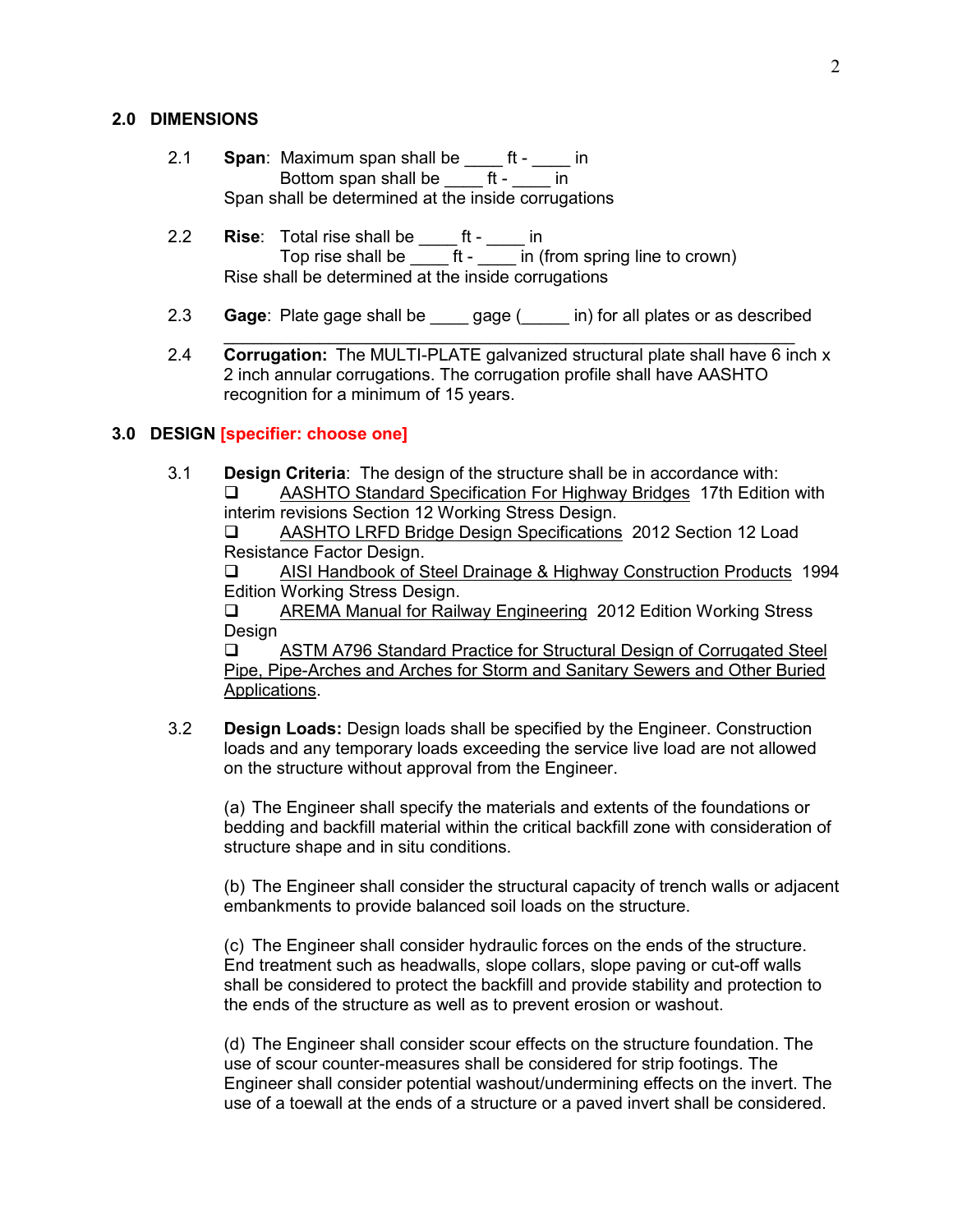3.3 **Shop Drawings**: Shop drawings and design calculations shall be prepared and submitted to the owner for approval. The contractor shall be responsible for verification of all field dimensions prior to fabrication.

# **4.0 MATERIALS**

4.1 **Structural Plate**: MULTI-PLATE galvanized steel structural plate shall consist of plate and appurtenant items as shown on the plans and shall conform to the requirements of AASHTO M167 or ASTM A761 and Table 1

| Gage | Nominal          | Uncoated         | Moment of   | Section        | Radius of | Area of     |
|------|------------------|------------------|-------------|----------------|-----------|-------------|
|      | <b>Thickness</b> | <b>Thickness</b> | Inertia     | <b>Modulus</b> | Gyration  | Section     |
|      | (in)             | (in)             | $(in^4/in)$ | (in $^3$ /in)  | (in)      | $(in^2/ft)$ |
| 12   | 0.111            | 0.1046           | 0.0604      | 0.0574         | 0.682     | 1.556       |
| 10   | 0.138            | 0.1345           | 0.0782      | 0.0733         | 0.684     | 2.003       |
| 8    | 0.168            | 0.1644           | 0.0962      | 0.0888         | 0.686     | 2.449       |
| ⇁    | 0.188            | 0.1838           | 0.1080      | 0.0989         | 0.688     | 2.739       |
| 5    | 0.218            | 0.2145           | 0.1269      | 0.1147         | 0.690     | 3.199       |
| 3    | 0.249            | 0.2451           | 0.1462      | 0.1302         | 0.692     | 3.658       |
|      | 0.280            | 0.2758           | 0.1658      | 0.1458         | 0.695     | 4.119       |
| 5/16 | 0.318            | 0.3125           | 0.1900      | 0.1640         | 0.698     | 4.671       |
| 3/8  | 0.380            | 0.3750           | 0.2320      | 0.1950         | 0.704     | 5.613       |

Table 1 – MULTI-PLATE - 6x2 Corrugated Structural Plate Section Properties

- 4.2 **Hot Dip Galvanizing:** Galvanizing shall conform to AASHTO M111 or ASTM A153
- 4.3 **Fasteners:** Nuts and bolts shall conform to AASHTO M232 and M291 or ASTM A449, Type 1 (bolts) and A563, Grade C (nuts).
- 4.4 **Bituminous (Asphalt) Coating:** If specified, bituminous coating shall conform to AASHTO M190.

# **5.0 FABRICATION AND QUALITY CONTROL**

- 5.1 All manufacturing processes including corrugating, punching, curving, special fabrication and galvanizing shall be performed in the United States of America at a common location.
- 5.2 All raw materials shall be domestic and certification of origin in the United States of America.
- 5.3 All raw materials shall be traceable and certified by the mill for material composition and physical properties.

# **6.0 INSTALLATION**

- 6.1 **Assembly:** The structure shall be assembled in accordance with the shop drawings and plate layout provided by the manufacturer. Bolts shall be tightened to an applied torque between 100 and 300 ft-lbs.
- 6.2 **Installation:** The structure shall be installed in accordance with AASHTO Standard Specifications for Highway Bridges Section 26 or ASTM A807, the project plans and specifications, and the manufacturer's recommendations.
	- (a) The Contractor shall provide footings as required per the project plans and specifications.